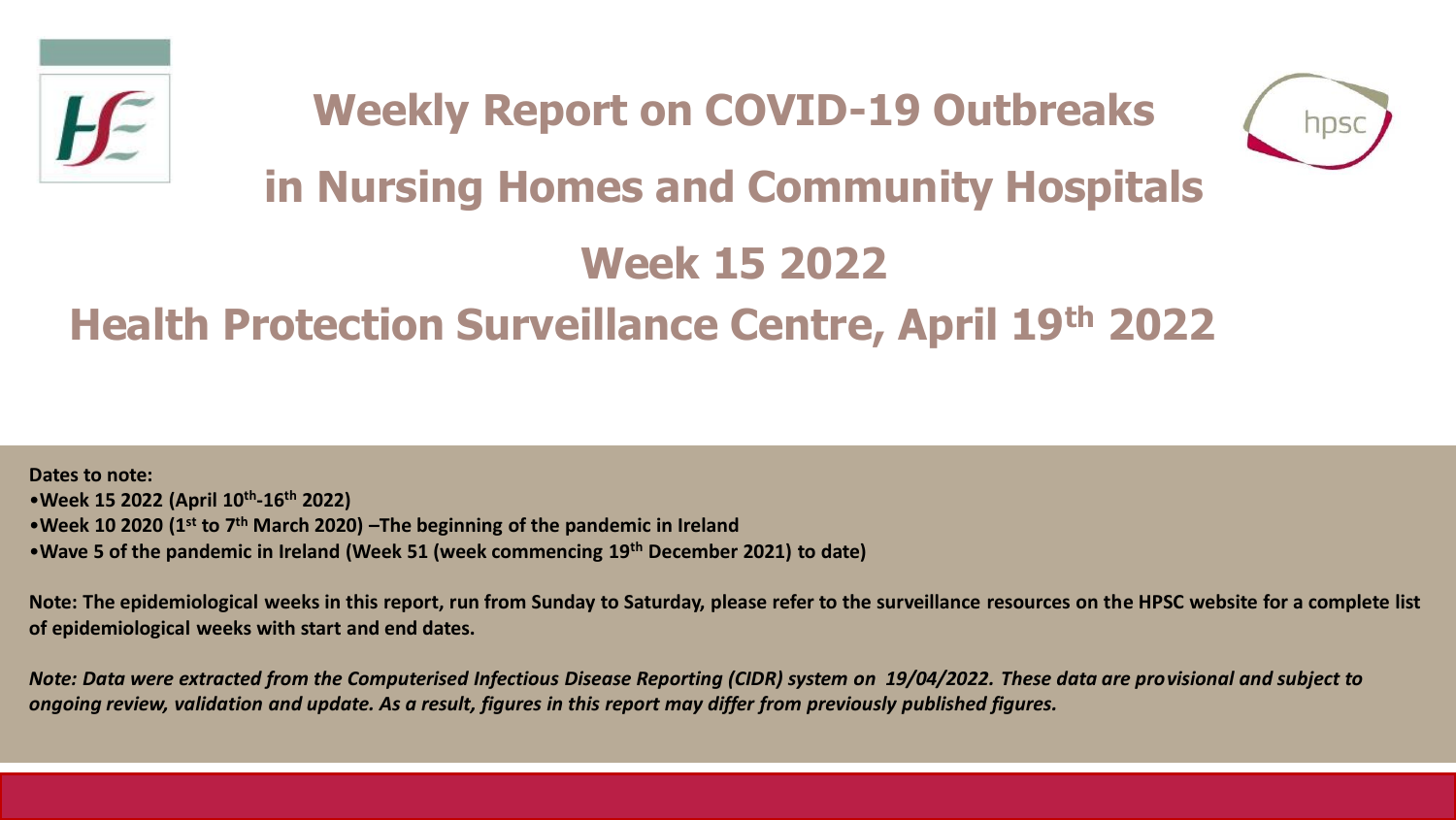

#### **Notes**

The following report provides information on COVID-19 outbreaks/clusters notified on CIDR to midnight April 16<sup>th</sup> 2022 (week 15) and extracted from CIDR at 9am on April 19<sup>th</sup> 2022.

Data are provisional and subject to ongoing review, validation and updating. For this reason, data reported may not match data previously reported or outbreaks data reported in the future for the same time period. Furthermore, the number of linked cases is based on the number of linked cases at the time of extraction from CIDR and an outbreak may increase in size since the time of extraction due to more cases occurring or more information becoming available on CIDR.

**Sincere thanks are extended to all those who are participating in the collection of data and reporting of data used in this report, particularly under the current challenging circumstances.** This includes the HSE COVID-19 Contact Management Programme (CMP), staff in ICU units, notifying clinicians, laboratory staff, Public Health doctors, Nurses, Surveillance Scientists, Microbiologists and Administrative staff.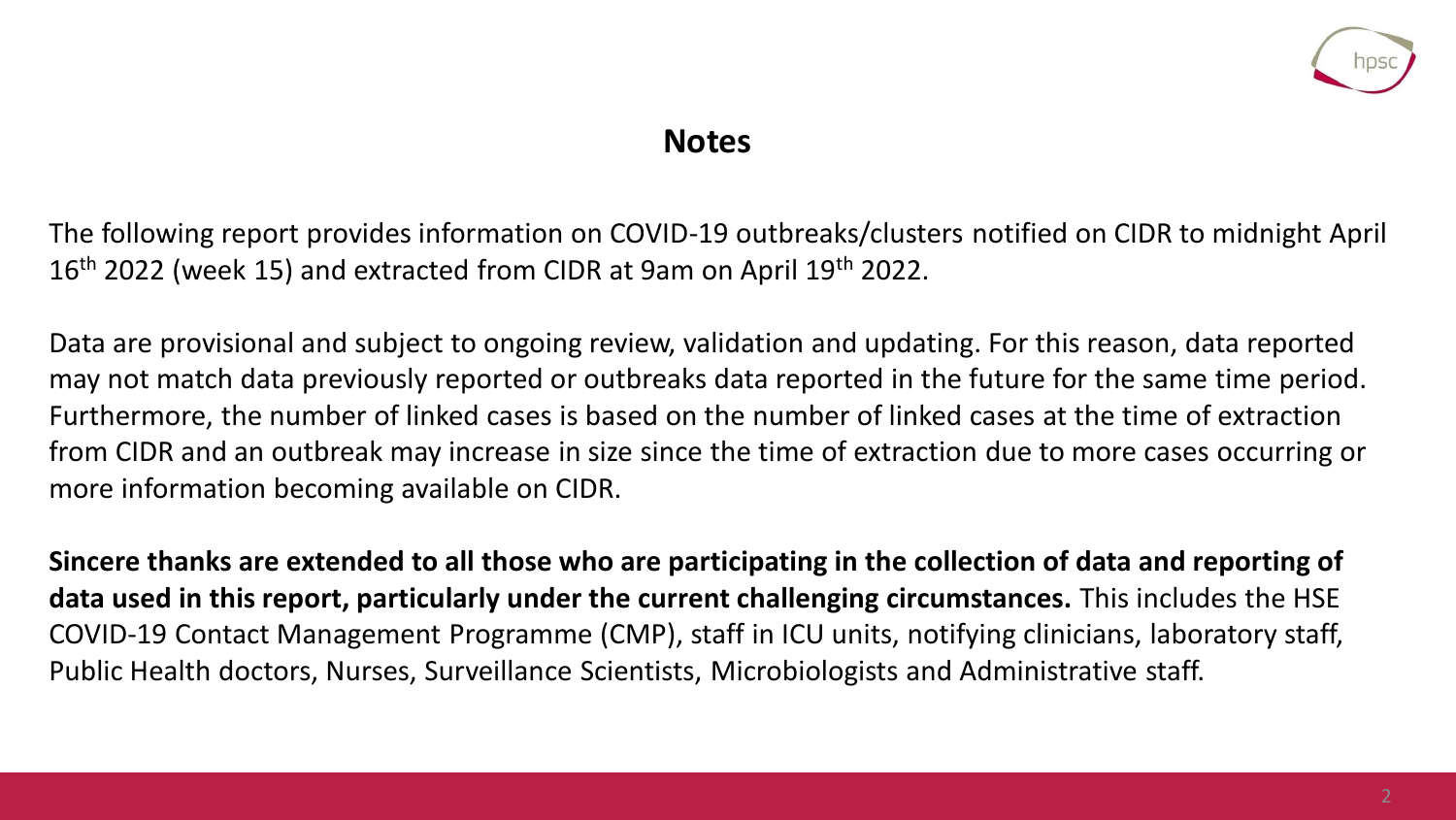

|                                       | <b>Outbreak</b>               |                               | <b>Linked confirmed cases</b> |                               |                                            |                                           |                           |  |
|---------------------------------------|-------------------------------|-------------------------------|-------------------------------|-------------------------------|--------------------------------------------|-------------------------------------------|---------------------------|--|
| <b>Wave</b>                           | <b>Number of</b><br>outbreaks | <b>Number of</b><br>$cases^*$ | <b>Number</b>                 | <b>Number</b><br>hospitalised | <b>Number</b><br>admitted to<br><b>ICU</b> | <b>Number</b><br>hospitalised<br>and died | <b>Number</b><br>who died |  |
| <b>Wave 1 (weeks 10-31 2020)</b>      | 301                           | 6658                          | 6251                          | 476                           | 16                                         | 195                                       | 886                       |  |
| <b>Wave 2 (weeks 32-47 2020)</b>      | 80                            | 1571                          | 1555                          | 90                            | < 5                                        | 25                                        | 134                       |  |
| Wave 3 (week 48 2020 - week 25 2021)  | 267                           | 8375                          | 8328                          | 577                           | 12                                         | 199                                       | 1027                      |  |
| <b>Wave 4 (weeks 26-50 2021)</b>      | 202                           | 2818                          | 2708                          | 190                           | < 5                                        | 50                                        | 206                       |  |
| Wave 5 (weeks 51 2021 - week 15 2022) | 703                           | 13310                         | 9020                          | 381                           | 6                                          | 40                                        | 178                       |  |
| <b>Total</b>                          | 1553                          | 32732                         | 27862                         | 1714                          | 38                                         | 509                                       | 2431                      |  |

\*the larger between the aggregate number of confirmed cases reported or the number of confirmed linked cases. In wave5, includes cases confirmed by PCR or Antigen testing

- Overall, there have been 1,553 COVID-19 outbreaks in Nursing homes and Community Hospitals
- 1,714 of 27,862 laboratory confirmed outbreak cases have been hospitalised (6.2%)
- 2,431 deaths have been reported among confirmed outbreak cases in these settings (8.7%)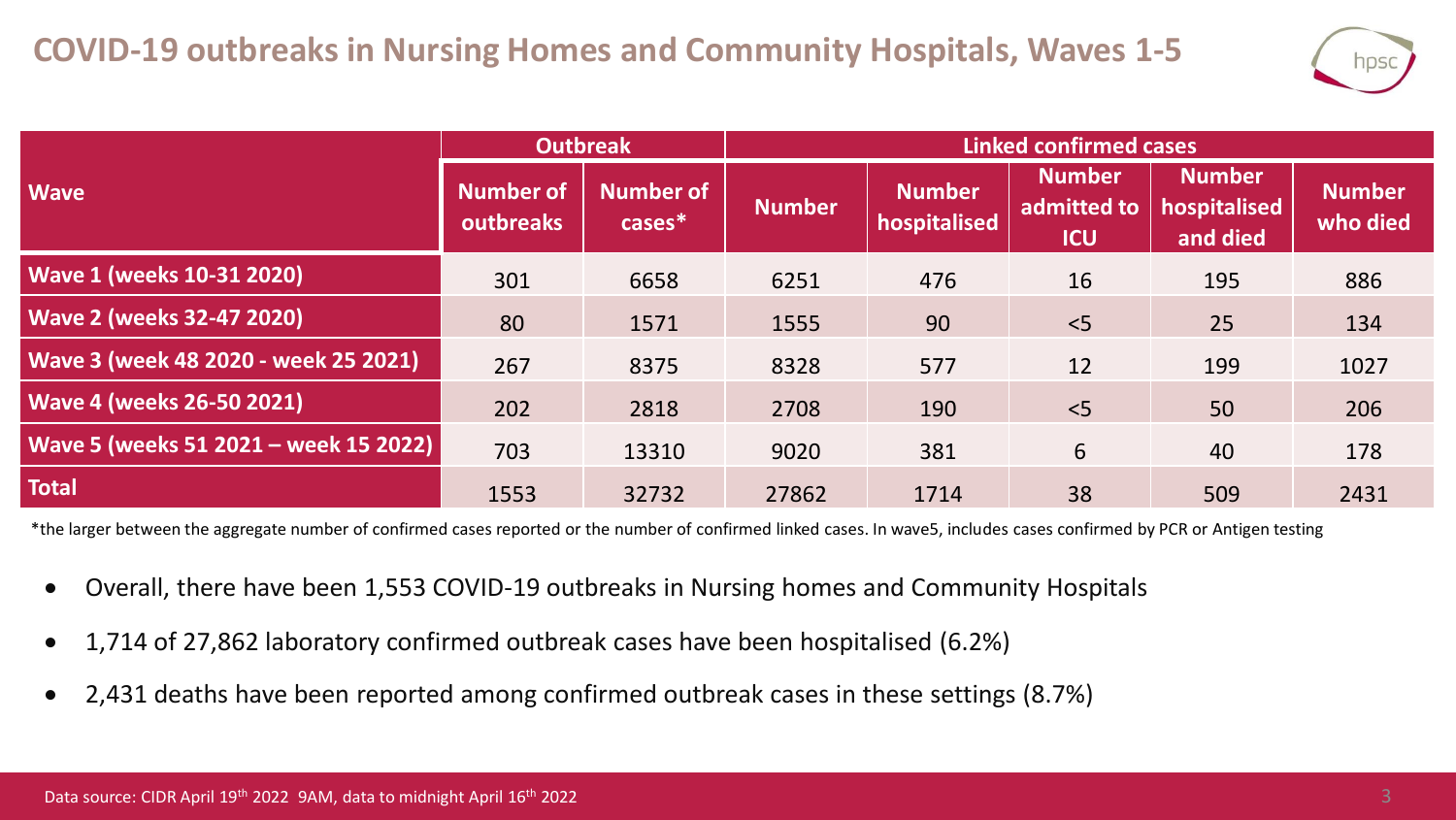**Weekly number of COVID-19 outbreaks in Nursing Homes and Community Hospitals,**  hosc **Waves 1-5**



Large peaks occurred in the number of outbreaks in wave 1 (72 outbreaks in a single week) and wave 3 (57 outbreaks in a single week). In week 15 2022, 33 outbreaks were reported in these settings [Note: the number of outbreaks notified In week 15 may be an underestimate as some outbreaks may be late notified due to the public holiday]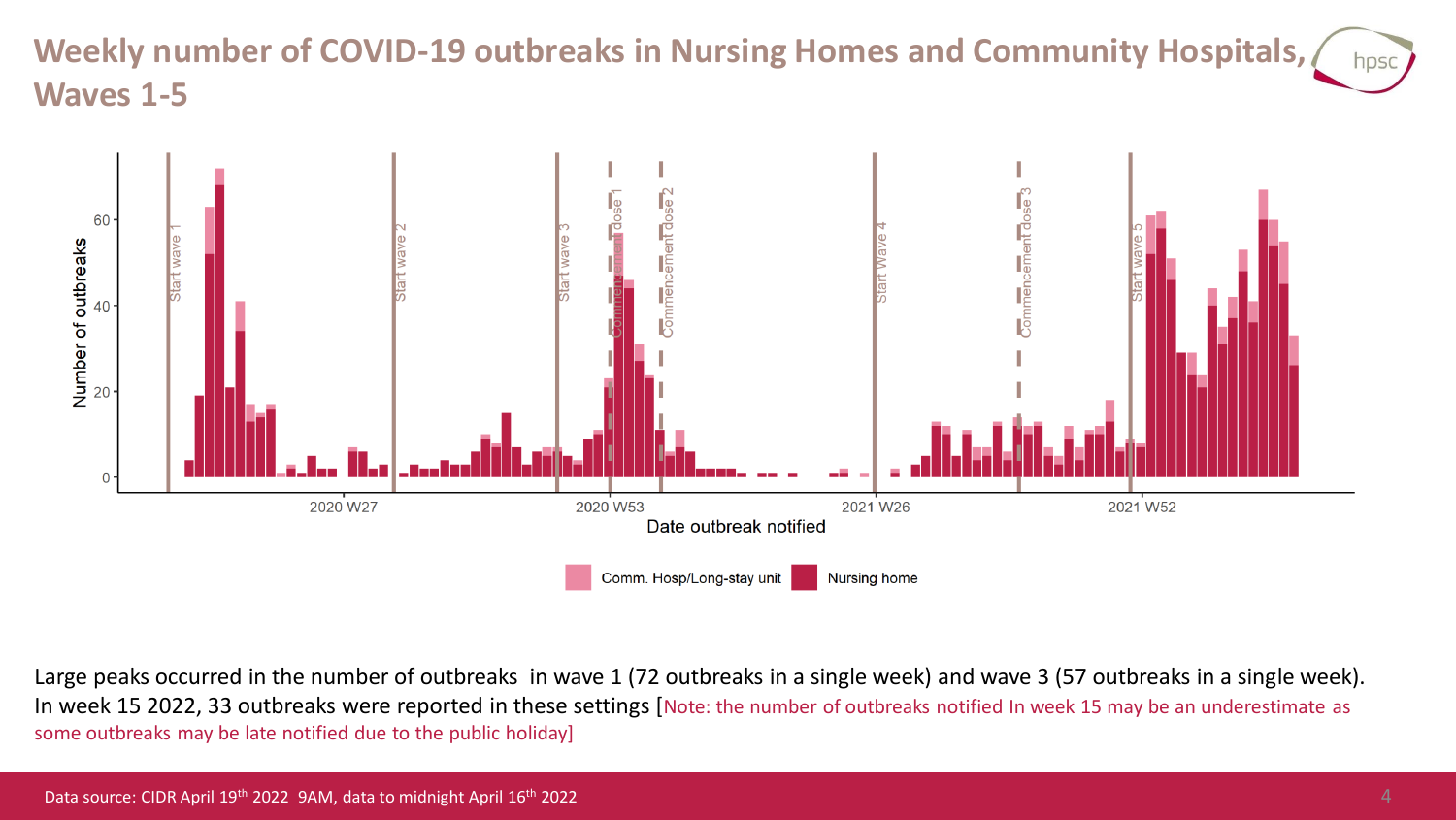## **Burden of disease associated with COVID-19 outbreaks in Nursing Homes and Community Hospitals, Wave 5 (weeks 51 2021 to week 15 2022)**



|                           | <b>Outbreak</b>               |                            | <b>Linked confirmed cases</b> |                               |                                            |                                           |                           |  |
|---------------------------|-------------------------------|----------------------------|-------------------------------|-------------------------------|--------------------------------------------|-------------------------------------------|---------------------------|--|
| <b>Outbreaks Location</b> | <b>Number of</b><br>outbreaks | <b>Number of</b><br>cases* | <b>Number</b>                 | <b>Number</b><br>hospitalised | <b>Number</b><br>admitted to<br><b>ICU</b> | <b>Number</b><br>hospitalised<br>and died | <b>Number who</b><br>died |  |
| Comm. Hosp/Long-stay unit | 81                            | 1086                       | 803                           | 89                            | < 5                                        | < 5                                       | 9                         |  |
| <b>Nursing home</b>       | 622                           | 12224                      | 8217                          | 292                           | 5                                          | 36                                        | 169                       |  |
| <b>Total</b>              | 703                           | 13310                      | 9020                          | 381                           | 6                                          | 40                                        | 178                       |  |

**Wave 5:** \*the larger between the aggregate number of confirmed cases reported or the number of confirmed linked cases. In wave5, includes cases confirmed by PCR or Antigen testing

- 703 outbreaks in wave 5
- 13,310 cases were reported associated with these outbreaks, of which there was disaggregate data available on 9,020 cases (68%)
- 381 of the 9,020 outbreak-linked cases (4.2%) were hospitalised (age range 18-99 years, median 82 years
- 178 of the 9,020 outbreak-linked cases (2.0%) died (age range 52-101 years, median 87 years). Six additional deaths were reported among probable cases linked to wave 5 outbreaks.

#### **Week 15 2022**

• Thirty-three new outbreaks -281 associated cases (range 0-54 cases per outbreak)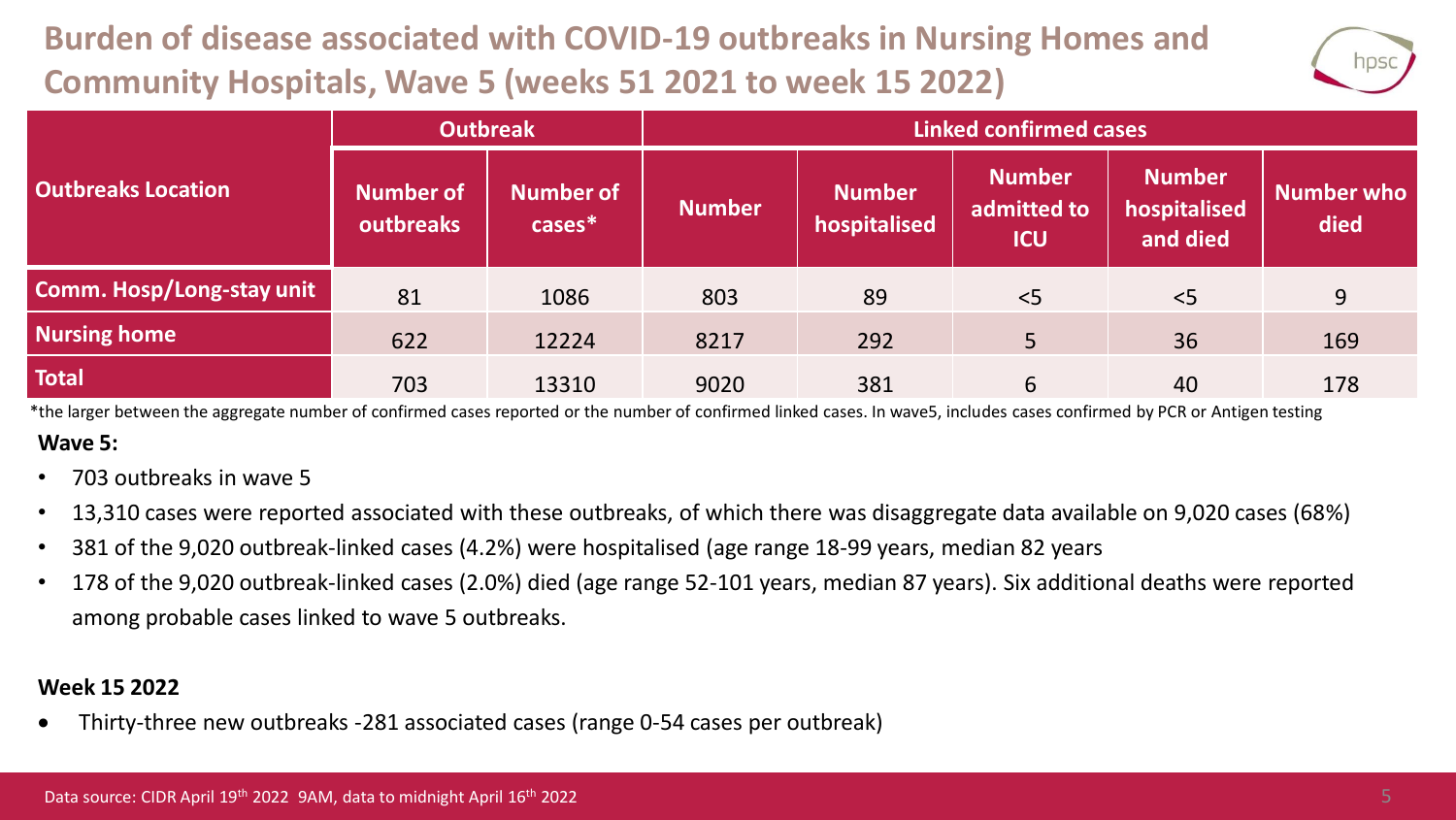**Weekly number of COVID-19 outbreaks in Nursing Homes and Community Hospitals,**  hpsc **Waves 5 (week 51 2021 – week 15 2022)**



#### **Waves 5:**

- 703 nursing home and community hospital/long stay unit COVID-19 outbreaks notified
- The number of outbreaks in these settings increased to 62 outbreaks in week 2 2022, decreased to 24 outbreaks in week 6 2022, increased to 67 again in week 12 2022, and was 33 in week 15 2022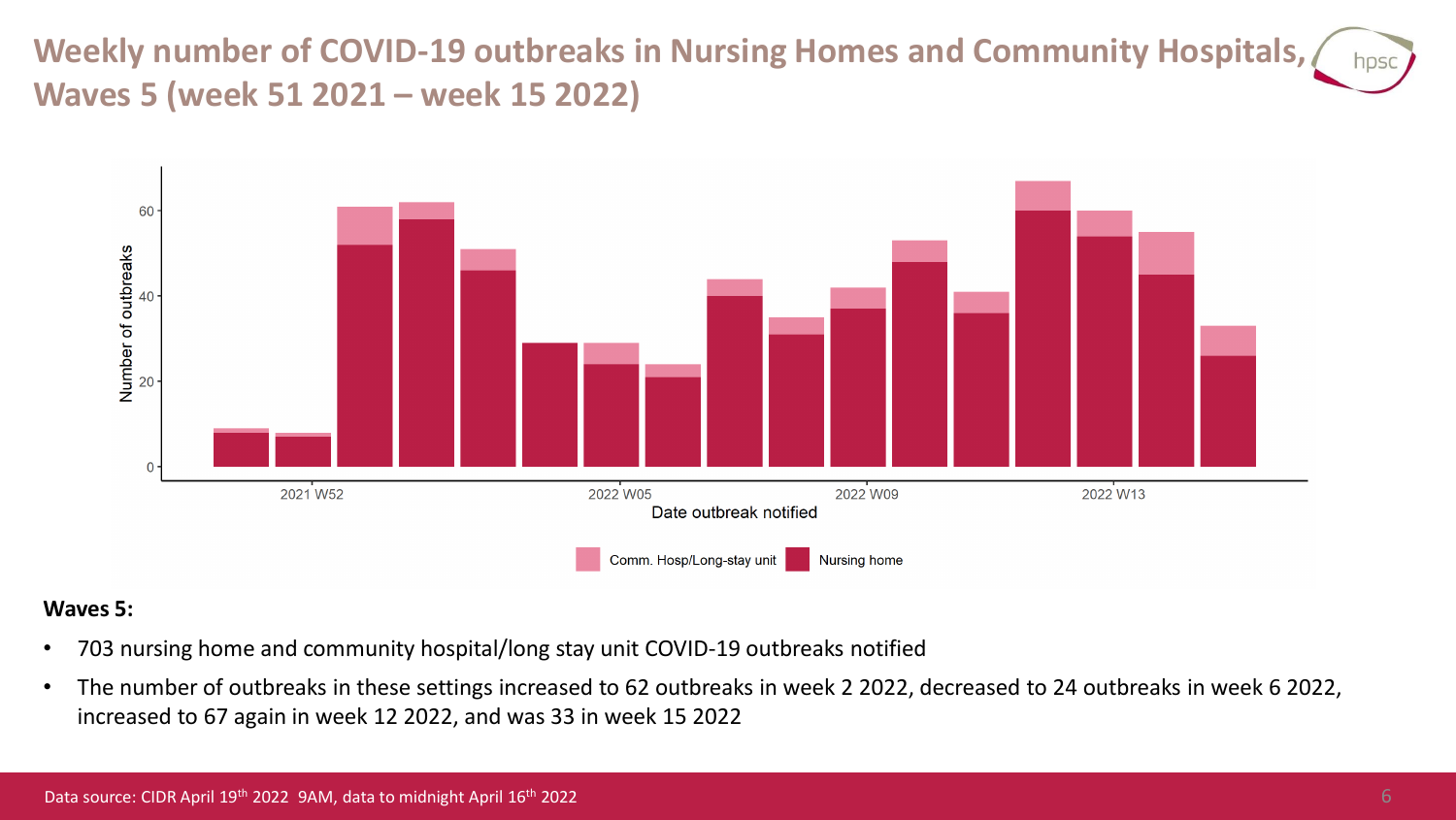**Regional distribution of outbreaks in Nursing Home and Community Hospitals, Waves 5 (week 51 2021 – week 15 2022)**





#### **Wave 5:**

- The highest number of outbreaks was reported in CHO4 (105 outbreaks) followed by CHO2 (91 outbreaks)
- Eight CHOs were represented in the 33 outbreaks notified in week 15 2022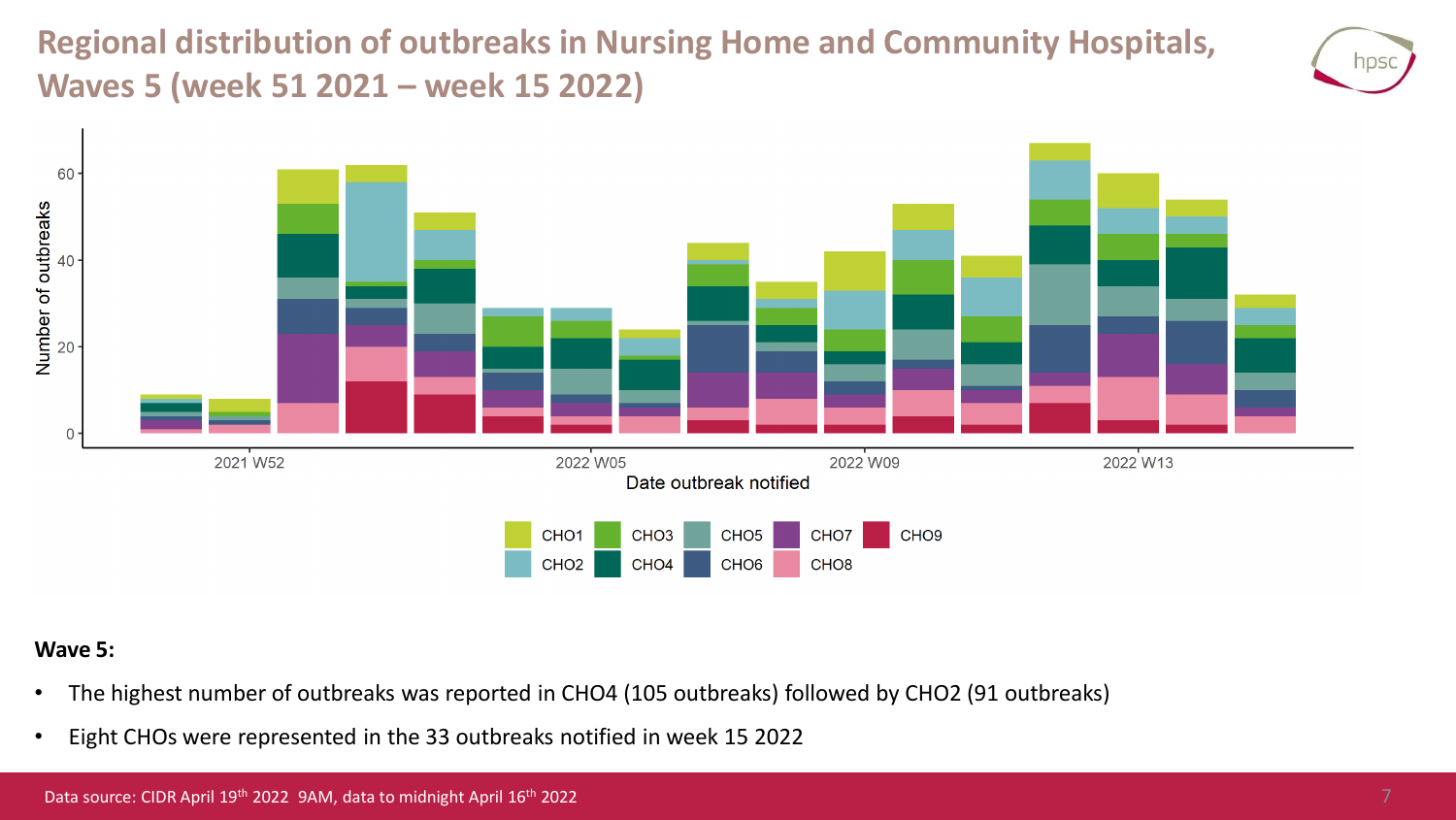### **New and active outbreaks by week in Nursing Home and Community Hospitals, Wave 5 (week 51 2021 to week 15 2022)**





#### **Wave 4 and 5:**

The number of active outbreaks (those with a case notified that week) peaked at 179 in week 4 2022. Fewer outbreaks had cases reported in weeks 5-15 2022 although the number of known active outbreaks in the most recent weeks may increase as more data become available

Note: linked case information is only available for 9,020/13,310 (68%) cases in wave 5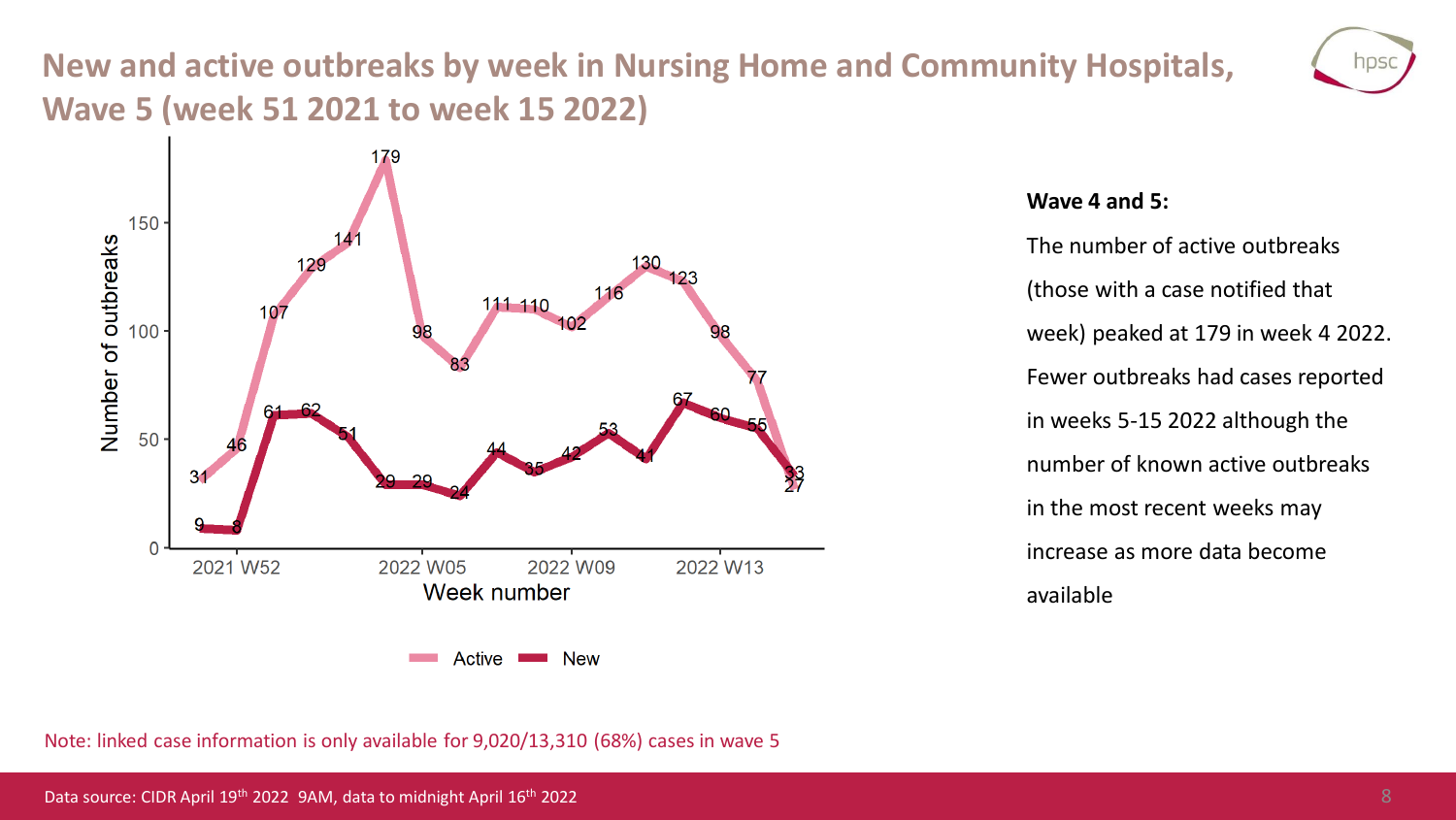### **Cases associated with COVID-19 outbreaks in Nursing Homes and Community Hospitals, Waves 1 to 5**



For outbreaks reported in week 15 2022, the number of outbreak associated cases was 281. The peak in weekly case numbers in wave 5 was in outbreaks reported in week 2 2022 with 1693 cases. This was more than 6 times the peak weekly number of cases in wave 4 (n=265), and 81% of the peak weekly number of cases in wave 3 (n=2092)

Note: Numbers of associated cases are based on the larger between the aggregate number of confirmed cases reported and the number of confirmed linked cases

nps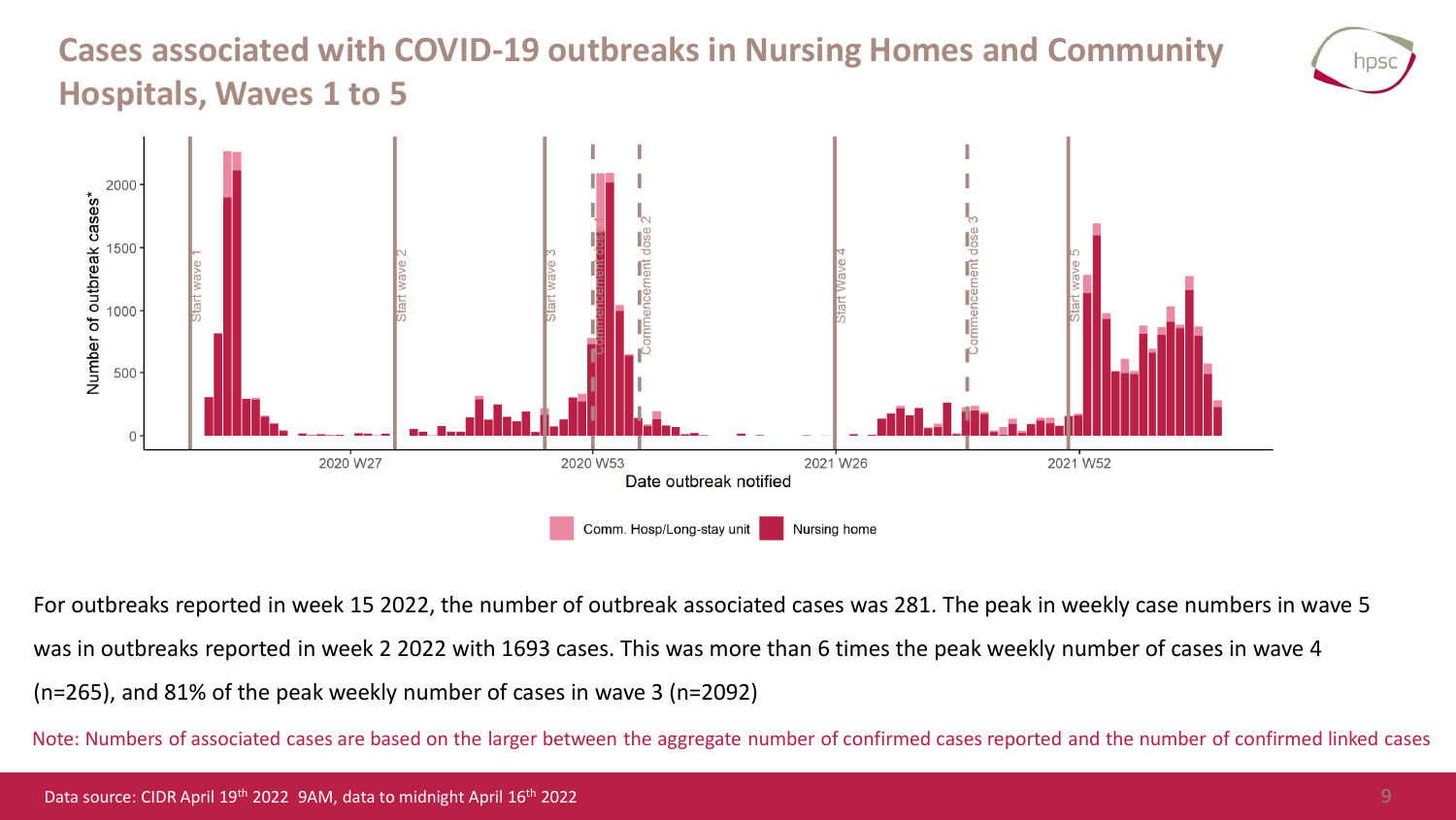**Cases associated with COVID-19 outbreaks in Nursing Homes and Community Hospitals by healthcare worker status, Waves 1 to 5**





In week 15, 72 outbreak associated cases (26%) were among staff and 199 (71%) among residents; the HCW status of 10 cases (3%) were

#### not reported

Note: Numbers of associated cases are based on the larger between the aggregate number of confirmed cases reported and the number of confirmed linked cases. Staff and clients case numbers were derived from aggregate data provided on the number of staff and clients cases.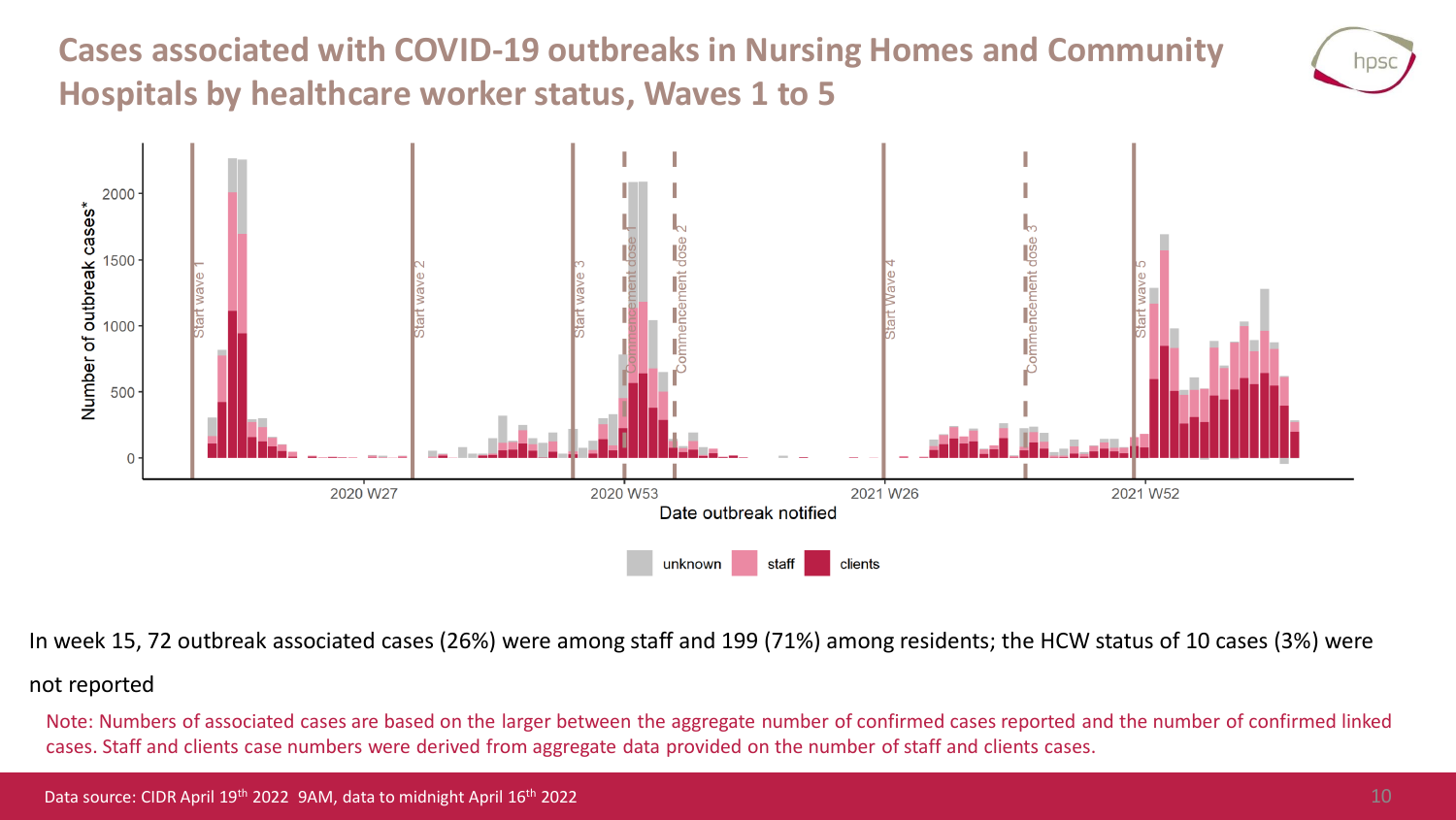**Deaths among confirmed cases linked to COVID-19 outbreaks in Nursing Homes and Community Hospitals by week of death, waves 1 -5**





- In wave 5, the highest number of weekly deaths (by date of death) was 21 in week 4 2022
- Note: only 68% of outbreak-associated cases in wave 5 have been electronically linked to outbreaks, and were thus available for inclusion in this figure
- Also, the data on linked deaths for recent outbreaks is likely an underestimate, as deaths may still accrue among known cases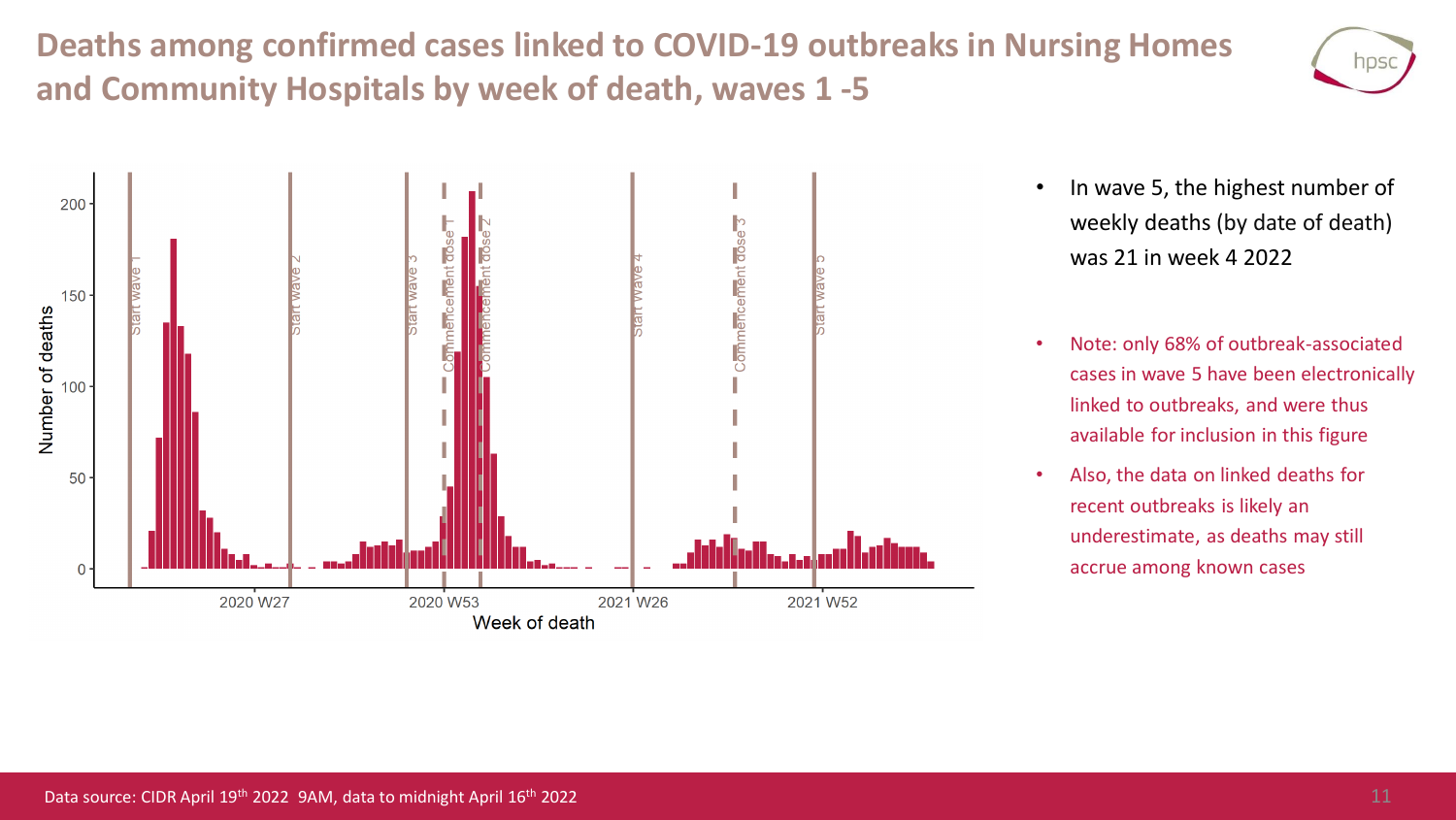**Outcomes among confirmed cases linked to COVID-19 outbreaks in Nursing Homes and Community Hospitals by age group, Wave 5 (week 51 2021 to week 15 2022)**



| Age group    | <b>Number</b> | <b>Number</b><br>hospitalised | %<br>hospitalised | <b>Number</b><br>admitted to<br><b>ICU</b> | % ICU | <b>Number</b><br>who died | % died |
|--------------|---------------|-------------------------------|-------------------|--------------------------------------------|-------|---------------------------|--------|
| $<$ 45 yrs   | 2177          | 26                            | 1.2%              | < 5                                        | 0.0%  | 5                         | 0.0%   |
| 45-64 yrs    | 1479          | 32                            | 2.2%              | < 5                                        | 0.0%  | $<$ 5                     | 0.3%   |
| 65-74 yrs    | 679           | 37                            | 5.4%              | < 5                                        | 0.1%  | 10                        | 1.5%   |
| 75-84 yrs    | 1888          | 132                           | 7.0%              | < 5                                        | 0.1%  | 52                        | 2.8%   |
| $85+yrs$     | 2797          | 154                           | 5.5%              | < 5                                        | 0.1%  | 112                       | 4.0%   |
| <b>Total</b> | 9020          | 381                           | 4.2%              | 6                                          | 0.1%  | 178                       | 2.0%   |

Note: disease severity information is only available for 9,020/13,310 (68%) cases in wave 5, and deaths may still accrue among known cases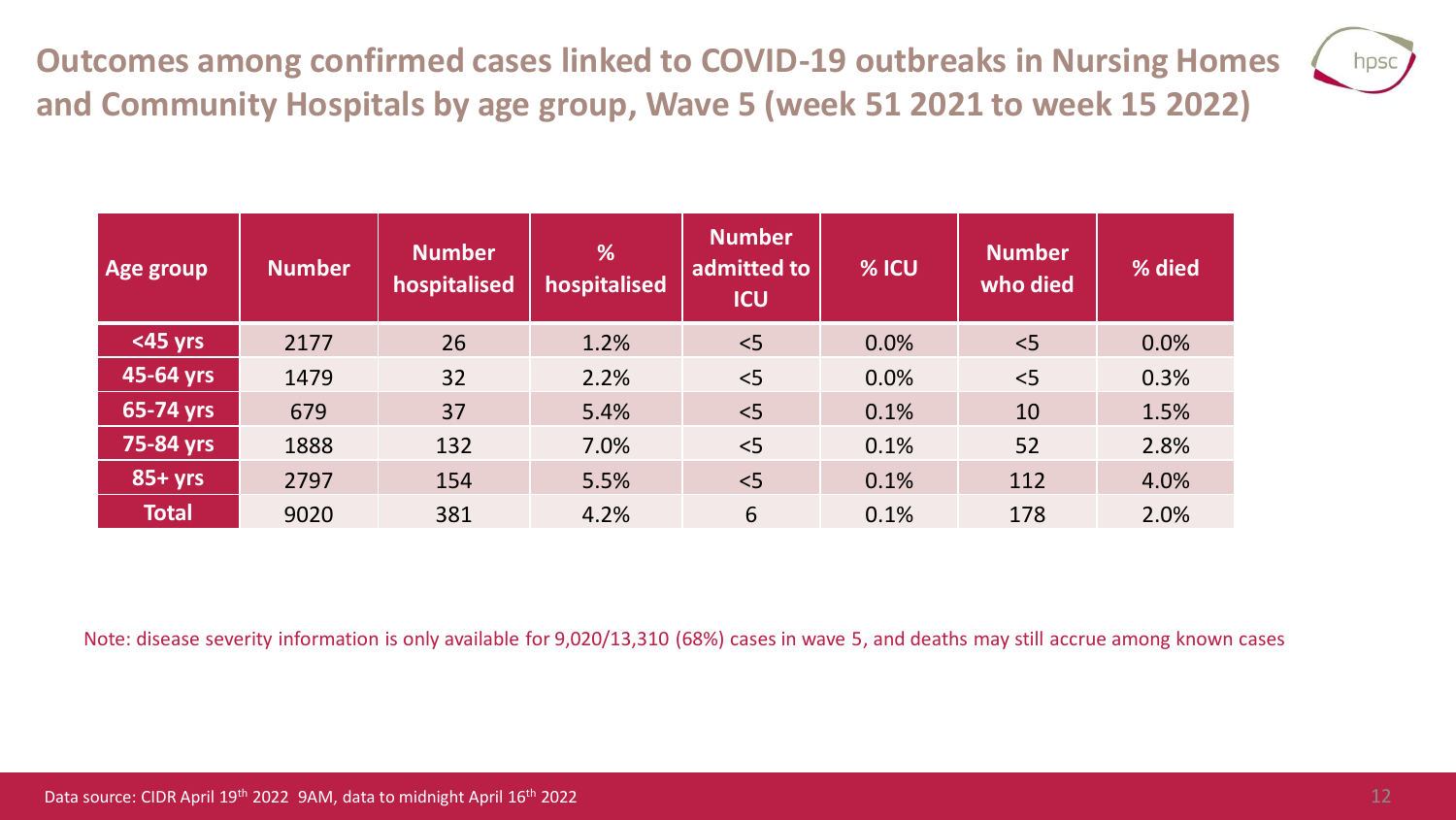### **Comparison of disease severity among confirmed cases linked to outbreaks in Nursing Homes and Community Hospitals by wave and age group**



The percentage of cases 65 years or older who died among confirmed cases linked to outbreaks notified in wave 4 was 13.0% and in wave 5 was 3.2%, compared to between 17.1% and 24.2% in waves 1-3

Note: disease severity information is only available 9,020/13,310 (68%) cases in wave 5, and deaths may still accrue among known cases

hps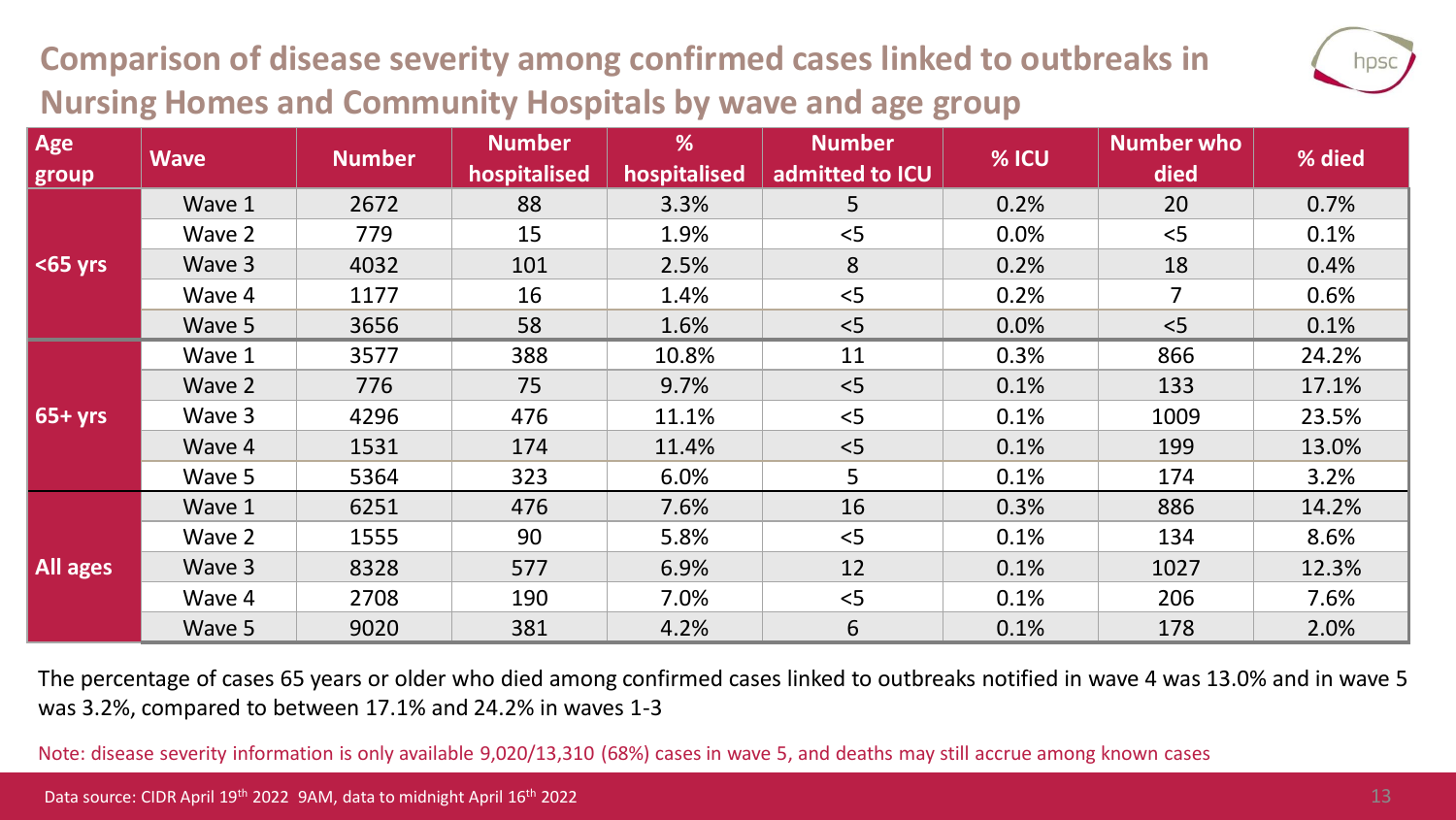#### **Distribution of outbreak size\* by month of outbreak notification**



The median outbreak size has remained relatively low since the vaccination programme commenced in January/February 2021

The median outbreak size for outbreaks reported in January 2022 increased to 19 and reduced to 10 in April (Note: data for March and April likely incomplete)

\*Number of associated cases is based on the larger between the aggregate number of confirmed cases reported and the number of confirmed linked cases

NDS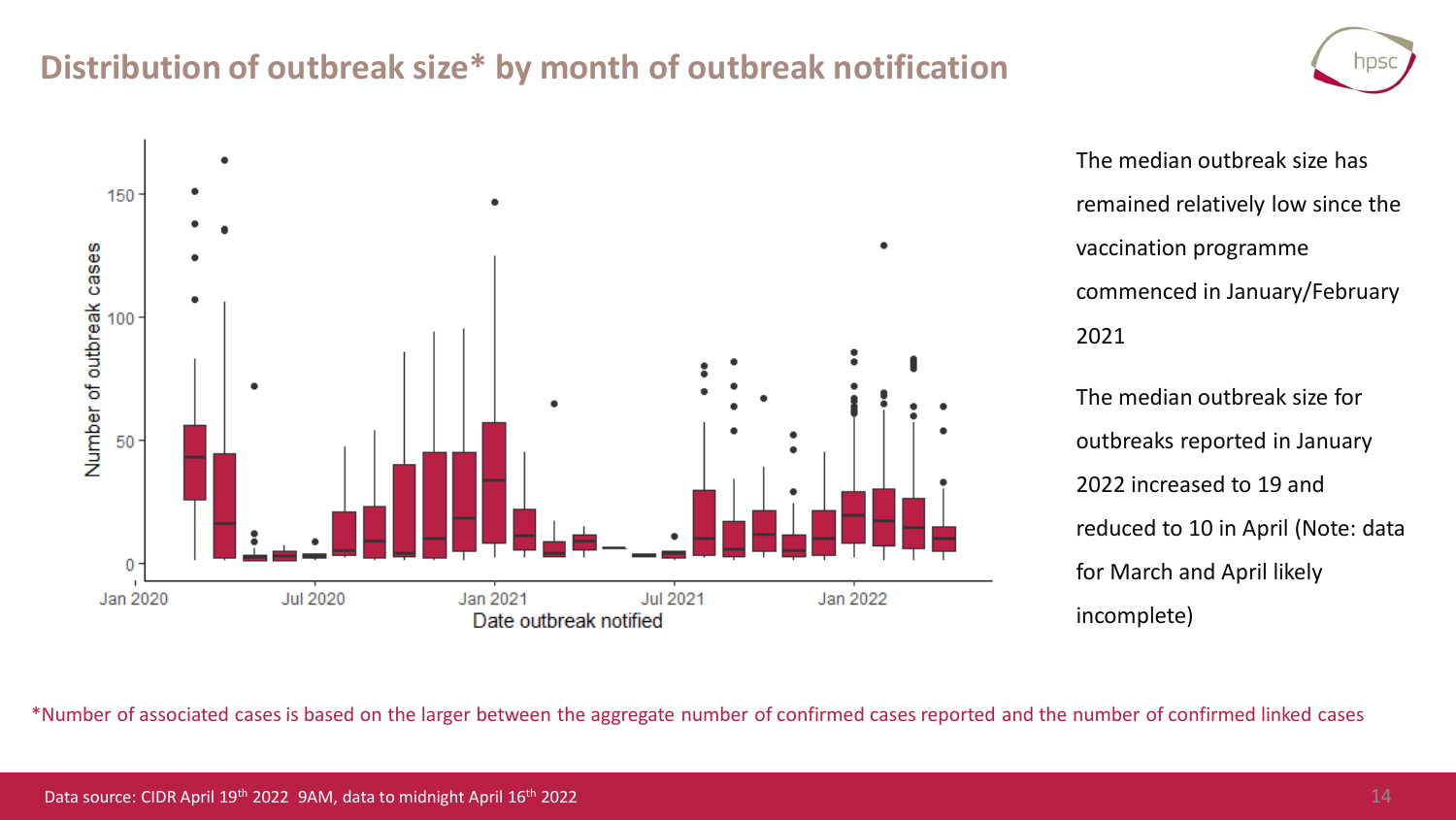### **Distribution of number of deaths per outbreak by month of outbreak notification**

**Jul 2021** 

Jan 2022



The median number of deaths per outbreak has remained relatively low since the vaccination programme commenced in January/February 2021.

The monthly median number of deaths per outbreak has remained at zero since November 2021 (Note: data for February and March likely incomplete)

Note: Later outbreaks in the series may still be accruing cases and deaths



Jan 2021

Date outbreak notified

**Jul 2020** 

٠

Number of outbreak cases who died<br>about the asses who died

0

Jan 2020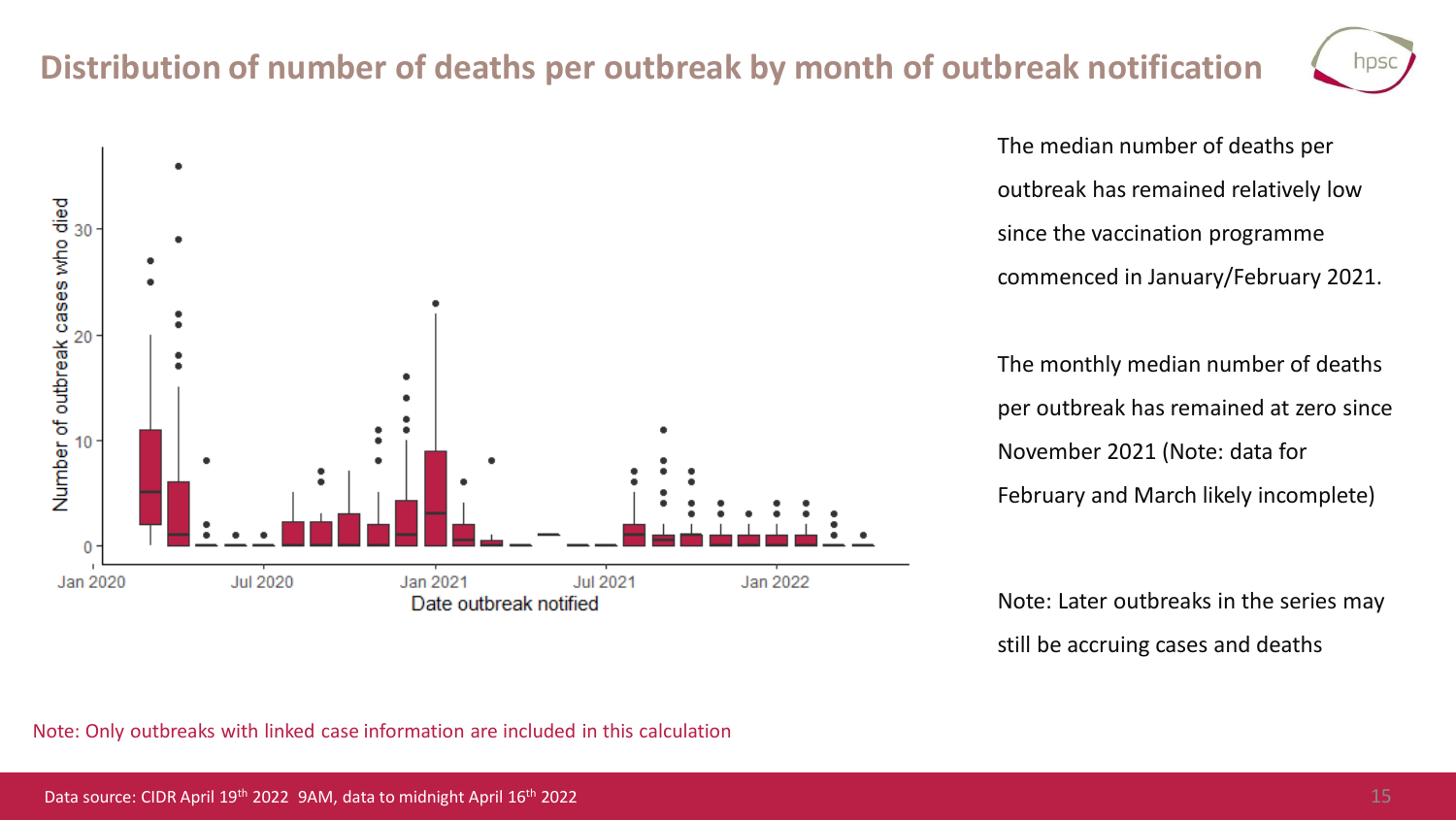### **Distribution of outbreak case fatality by month of outbreak notification**





The median outbreak case fatality has remained relatively low since the vaccination programme commenced in January/February 2021.

The monthly median outbreak case fatality has remained at zero since November 2021 (Note: data for February and March likely incomplete)

Note: Later outbreaks in the series may still be accruing cases and deaths

Note: Only outbreaks with linked case information are included in this calculation